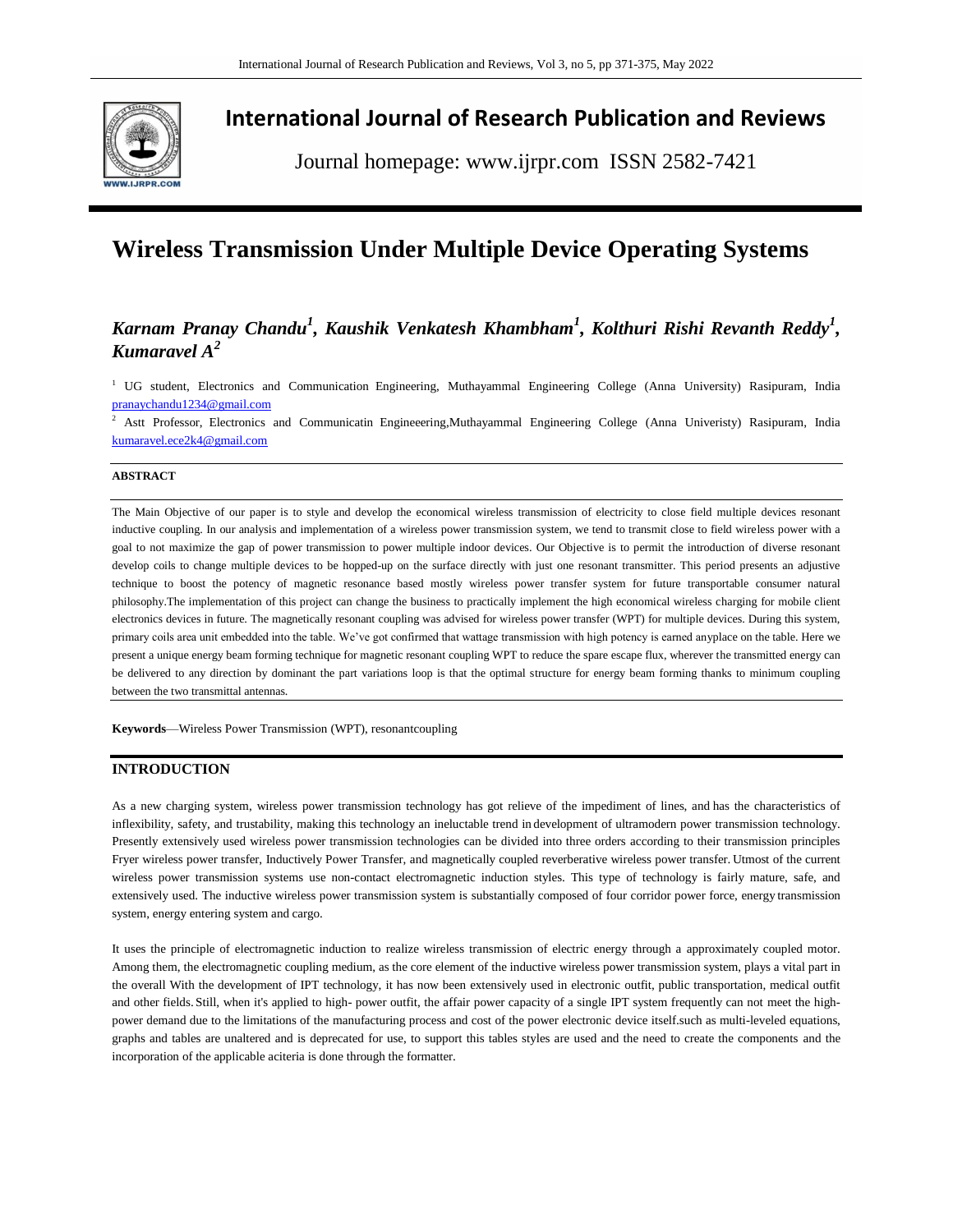#### *Existing Method*

In order to ameliorate the power capacity of the inductive wireless power transmission DC side parallel system grounded on bilateral LCC theoretically anatomized Using collective inductance proposition and circuit principles, and Combined with Maxwell simulation, design the structural parameters and electrical parameters of the resemblant coupler. Latterly, through multiple sets of relative trials, the changes of the coupling coil parameters under the influence of the Vertical neutralize between the coupling coils and the change of the resemblant coupler distance are tested, and theperformance of the coupling structure is studied and anatomized.

#### Problem identifications

- The system is designed for analyzing theprocess of inductive coupling characteristics.
- Short range distribution.
- Non Renewable energy sources

#### *Proposed Method*

This design proposed an adaptive fashion to enhance the effectiveness of glamorous resonance grounded wireless power transfer system for unborn movable consumer system.The magnetically reverberative coupling was suggested for wireless power transfer (WPT) for multiple bias. Then we present a new energy ray forming fashion for glamorous reverberative coupling WPT to minimize the gratuitous leakage flux, where the transmitted energy can be delivered to any direction by controlling the phase differences of the transmitting antennas for operating the near field operation

## **LITERATURE REVIEW**

Wireless power transmission technology has the characteristics of inflexibility, safety, and trustability, and has come an ineluctable trend in the development of ultramodern power transmission technology. In order to ameliorate the power capacity of the inductive wireless power transmission system, this paper proposes a modular inductive wireless power transmission DC side parallel system grounded on bilateral LCC compensation. The system coupling parameters and compensation network are theoretically anatomized using collective inductance proposition and circuit principles, and Combined with Maxwell simulation, design the structural parameters and electrical parameters of the resemblant coupler. Latterly, through multiple sets of relative trials, the changes of the coupling coil parameters under the influence of the vertical neutralize between the coupling coils and the change of the resemblant coupler distance are tested, and the performance of the coupling structure is studied and anatomized. The coming generation's detector bumps will be more intelligent, energy conservative and perpetual continuance in the set-up of wireless detector networks (WSNs).

These detectors bumps are facing the inviting challenge of energy consumption which gradationally decreases the continuance of overall network. Wireless power transfer (WPT) is one of the most arising technologies of energy harvesting that deploys at the heart of detector bumps for effective continuance result. A wireless movable charging device (WPCD) is drifting inside the WSN to recharge all the bumps which are questing for the eternal life. In this paper, we aspire to optimize a multiobjective function for charging trail of WPCD, and tonelearning algorithm for data routing concertedly. We formulated that the objective functions can optimize the fair energy consumption as well as maximize the routing effectiveness of WPCD.

#### *A. System Function*



In the transmitter section the step down motor is used. The motor is reduced the primary voltage. Its affair is given to regulated power force. The regulated power force is used to convert the AC 230voltage to 9VDC regulating voltage. ThisDC voltage is given to the resonator.

The resonator is oscillating the high frequency (60KHz) factors by using MOSFET switching and LC tank circuit. The transmitter coil is convinced electrical energy at asked reverberative frequency. The IC KA3525 is used to induce the PWM signal which is used to switching input of the MOSFET. In transmitter section, the high voltage signal is motor in to frequency signal.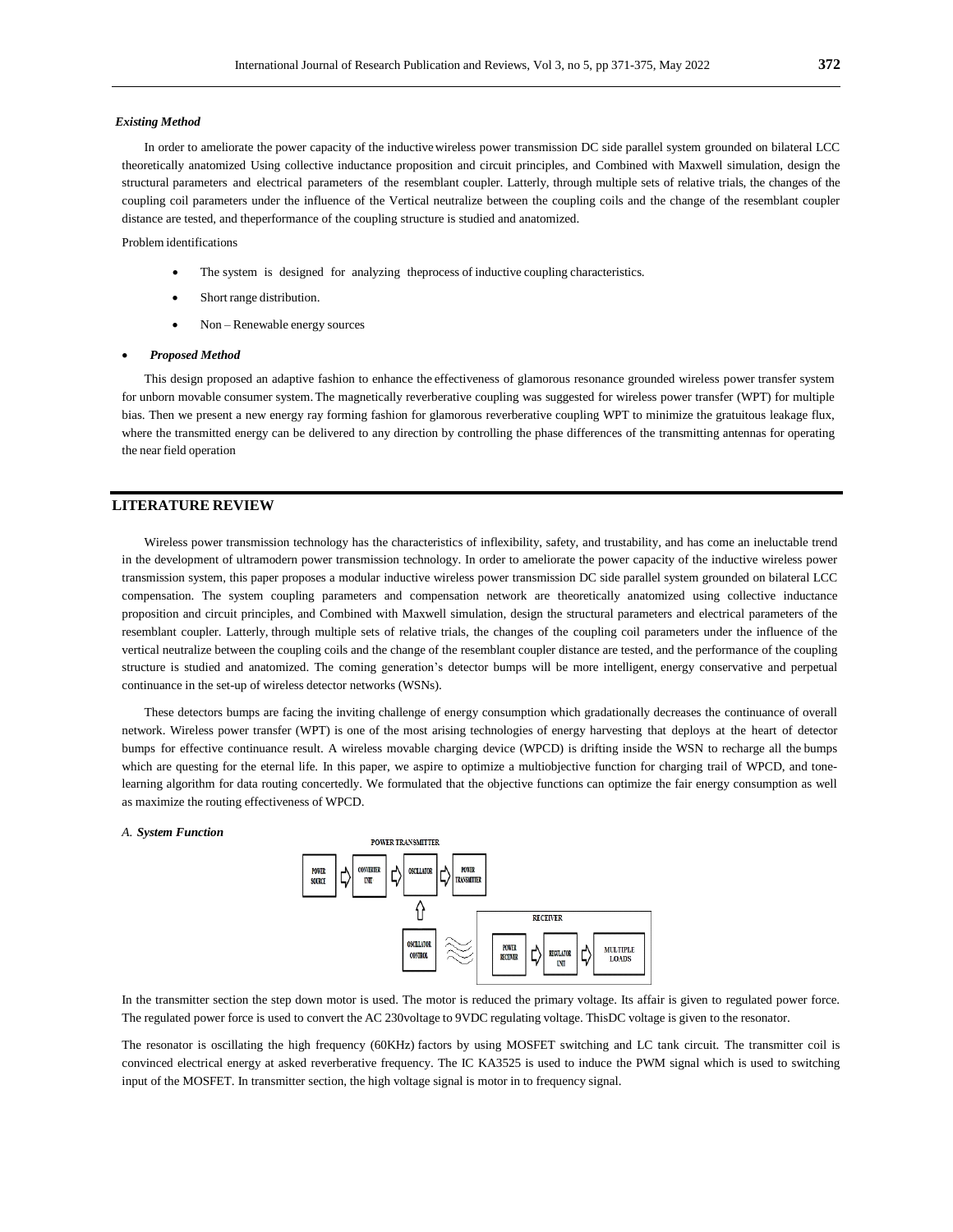*Transmitting Unit*



#### *Receiving Unit*

The power received at the receiving unit is through the resonant frequency from the transmitter and the produced electrical voltage to their frequency input. The produced voltage can be rectified and filtered by using 1N4148 diode,

capacitor 10μfd and it applied to the input ofLoads.



#### *Technical Background*

Wireless power transmission is introduced by Nickola Tesla demonstrated transmission of electrical energy without cables. By using the electromagnetic induction systems William C Brown demonstrated a micro surge powered model copter and this receives all the power demanded for flight from a micro surge ray source. The Development of these sources through the non cable connected is done through the propositions and prototypes that are not in use. but others are formerly in use.

The device to be recharged is placed in a bowl and force is provided to the bowl. Even Though the absence of the contact between the bowl and the device, the phenomenon of the charging is observed through this process. The transfer methods that are proposed by the Tesla and fryer power used radioactive power transfer and this radioactive power transfer is harmful to the living things that are present in the medium between the Transmitting unit and receiving unit. In particular the radio active transmission cannot be used due to the low effectiveness and the radioactive loss of because of the presence of omni directional nature of the Radiative transfer

#### **COMPONENTS**

## *MOSFET*

The amplification of the electronic signals is done through the application of MOSFET and this is a electronic component that is used for action like field effect transistor. MOSFET is a four-terminal device with source, gate,drain, and body terminals and the body of the MOSFET is connected to the source terminal,making it a three-terminal device in similar to the FETs. When two terminals are connected to each other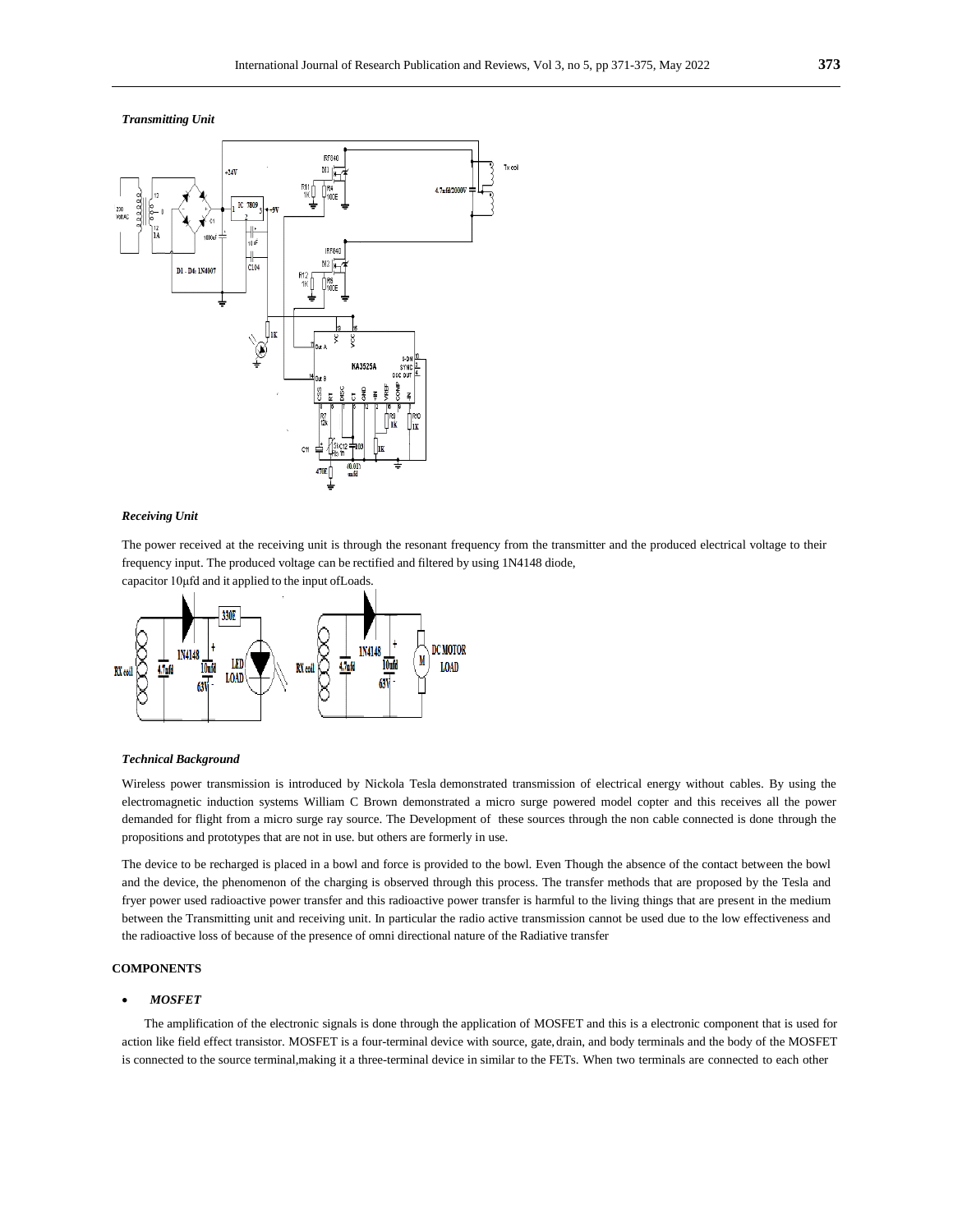only three terminals appear in electrical diagrams. The MOSFET is by far the most common transistor in both digital and analog circuits, though thebipolar junction transistor.

### *POWER MOSFET*

A Power MOSFET is a specific type of metal oxide semiconductor field-effect transistor designed to handle significant power levels. Compared to the other power semiconductor devices, its main advantages are high commutation speed and good efficiencyat low voltages. It shares with the IGBT an isolated gate thatmakes it easy to drive.

#### FEATURES

- Dynamic dV/dt Rating
- Repetitive Avalanche Rated
- Fast Switching
- Ease of Paralleling
- Simple Drive Requirements
- Compliant to RoHS Directive 2002/95/EC

#### *KA3525 PULSE WIDTH MODULATOR*

The KA3525 regulating pulse width modulator contains all of the control circuit necessary to implement switching regulators of either polarity transformer coupled DC to DC converters, transformer less polarity converters and voltage doubler, as well as other power control applications. This device includes a 5V voltage regulator capable of supplying up to 50mA to external circuit, a control amplifier, an oscillator, a pulse width modulator, a phase splitting flip- flop, dual alternating output switch transistors, and current limiting and shut-down circuit. Both the regulator output transistor and each output switch are internally current limiting and, to limit junction temperature, an internal thermal shutdown circuit is employed.

| INV. INPUT       |   |                  | 16 | <b>VREF</b>     |
|------------------|---|------------------|----|-----------------|
| <b>N.I.INPUT</b> |   |                  | 15 | ۰۷،             |
| <b>SYNC</b>      |   |                  | 14 | OUTPUT B        |
| OSC. OUTPUT      |   | <b>IC KA3525</b> | 13 | Yc              |
| $c_{T}$          |   |                  | 12 | <b>GROUND</b>   |
| $R_{T}$          | 6 |                  | 11 | <b>OUTPUT A</b> |
| <b>DISCHARGE</b> | 7 |                  | 10 | SHUTOOWN        |
| SOFT-START 18    |   |                  | 9  | COMP.           |
|                  |   |                  |    |                 |

#### **FEATURES**

- Complete PWM power control circuit
- 100KHz and operation beyond limits
- Frequency stability with temperature
- Quiescent current less than 10mA
- Single ended or push-pull outputs
- Current limit amplifier provides external componentprotection
- On-chip protection against excessive junctiontemperature and output current
- Linear regulator output available to user